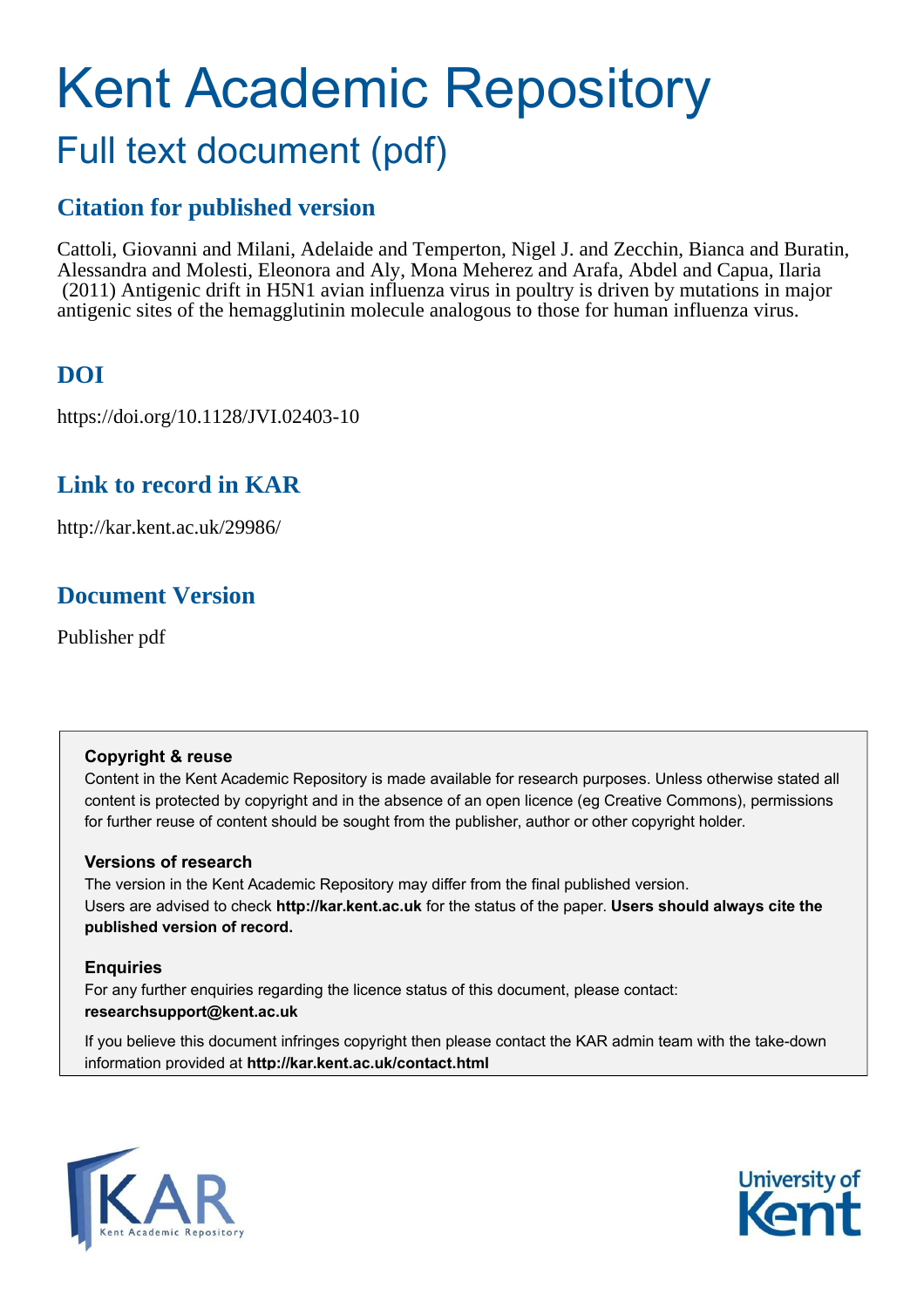## Antigenic Drift in H5N1 Avian Influenza Virus in Poultry Is Driven by Mutations in Major Antigenic Sites of the Hemagglutinin Molecule Analogous to Those for Human Influenza Virus<sup>7</sup>†

Giovanni Cattoli,<sup>1</sup>\* Adelaide Milani,<sup>1</sup> Nigel Temperton,<sup>2</sup> Bianca Zecchin,<sup>1</sup> Alessandra Buratin,<sup>1</sup> Eleonora Molesti,<sup>2</sup> Mona Meherez Aly,<sup>3</sup> Abdel Arafa,<sup>3</sup> and Ilaria Capua<sup>1</sup>

*OIE/FAO Reference Laboratory for Avian Influenza and Newcastle Disease, Istituto Zooprofilattico Sperimentale delle Venezie, 35020 Legnaro (PD), Italy*<sup>1</sup> *; School of Pharmacy, University of Kent at Medway, Chatham Maritime, Kent ME4 4AG, United Kingdom*<sup>2</sup> *; and National Laboratory for Veterinary Quality Control on Poultry Production, Animal Health Research Institute, P.O. Box 264, Dokki, Giza 12618, Egypt*<sup>3</sup>

Received 18 November 2010/Accepted 23 June 2011

**H5N1 highly pathogenic avian influenza virus has been endemic in poultry in Egypt since 2008, notwithstanding the implementation of mass vaccination and culling of infected birds. Extensive circulation of the virus has resulted in a progressive genetic evolution and an antigenic drift. In poultry, the occurrence of antigenic drift in avian influenza viruses is less well documented and the mechanisms remain to be clarified. To test the hypothesis that H5N1 antigenic drift is driven by mechanisms similar to type A influenza viruses in humans, we generated reassortant viruses, by reverse genetics, that harbored molecular changes identified in genetically divergent viruses circulating in the vaccinated population. Parental and reassortant phenotype viruses were antigenically analyzed by hemagglutination inhibition (HI) test and microneutralization (MN) assay. The results of the study indicate that the antigenic drift of H5N1 in poultry is driven by multiple mutations primarily occurring in major antigenic sites at the receptor binding subdomain, similarly to what has been described for human influenza H1 and H3 subtype viruses.**

The highly pathogenic avian influenza (HPAI) viruses belonging to the H5N1 subtype emerged for the first time in Southeast China in 1996. After its reemergence in China in 2003, the virus rapidly spread to other Asian countries first and then to Europe and Africa. Its continuous circulation in the animal reservoir has led to a significant genetic diversification represented by multiple phylogenetic lineages, classified as clades 0 to 9 (4, 37).

Egypt officially reported its first outbreak in poultry in February 2006 (http://www.oie.int/eng/info\_ev/en\_AI\_factoids\_H5N1 \_Timeline.htm). Since then, clade 2.2 viruses have spread among domesticated birds throughout the country and HPAI H5N1 virus was declared endemic in Egypt in July 2008 (http://www.oie.int/animal-health-in-the-world /web-portal-on-avian-influenza/about-ai/h5n1-timeline/). The epidemic resulted in disruption of the national poultry industry and in severe economic losses. In addition, the continuous circulation of this virus in the environment has increased the risk of human exposure. Indeed, bird-to-human transmissions with severe public health consequences have been occurring in Egypt since 2006, causing 125 human cases and 41 fatalities to date (28 February 2011; http://www.who.int/csr/disease/avian \_influenza/country/cases\_table\_2011\_02\_28/en/index.html).

With the aim of reducing the risk for humans and the eco-

nomic losses to industry, major interventions were taken by the veterinary services to control the epidemic in poultry. In the first period of the epidemic, these interventions were based on the culling of infected birds and movement restrictions (2, 28). Subsequently, mass vaccination in poultry was introduced officially both in the industrial sector and in backyard flocks in March 2006 and May 2007, respectively. As a consequence of the many practical difficulties in vaccinating poultry in the field, particularly household flocks, the vaccine coverage is very low in Egypt with an average of 25 to 30% in some governatorates, dropping to as low as 1% in some villages. Even in commercial flocks, vaccine coverage of only 50 to 60% is a realistic estimate (28).

Despite all the control measures taken, the virus continues to circulate in poultry in both vaccinated commercial and backyard flocks (10). As a result of this persistent circulation, the HPAI H5N1 viruses have evolved and progressively diverged to the extent that they are currently reclassified as a third-order genetic clade, namely, clade 2.2.1 (3, 37).

By late 2007 and early 2008, clade 2.2.1 viruses emerged in Egypt (1, 2, 19) and showed genetically and antigenically distinguishable features. These emerging viruses have not replaced the previous circulating strains but are instead cocirculating with them in poultry. The hemagglutinin (HA) sequence of these viruses is grouped in a separate branch within clade 2.2.1 of the phylogenetic tree (see Fig. S1 in the supplemental material). Accumulation of amino acid (AA) mutations in the major antigen, the HA protein, has raised concerns about the efficacy of "in-field" vaccination of poultry. In addition, in the light of this evolving situation the World Health Organization (WHO) has recently revised the pro-

<sup>\*</sup> Corresponding author. Mailing address: Istituto Zooprofilattico Sperimentale delle Venezie, viale dell'Università 10, 35020 Legnaro (PD), Italy. Phone: 39 0498084384. Fax: 39 0498084360. E-mail: gcattoli@izsvenezie.it.

<sup>†</sup> Supplemental material for this article may be found at http://jvi .asm.org/.

 $\sqrt[p]{}$  Published ahead of print on 6 July 2011.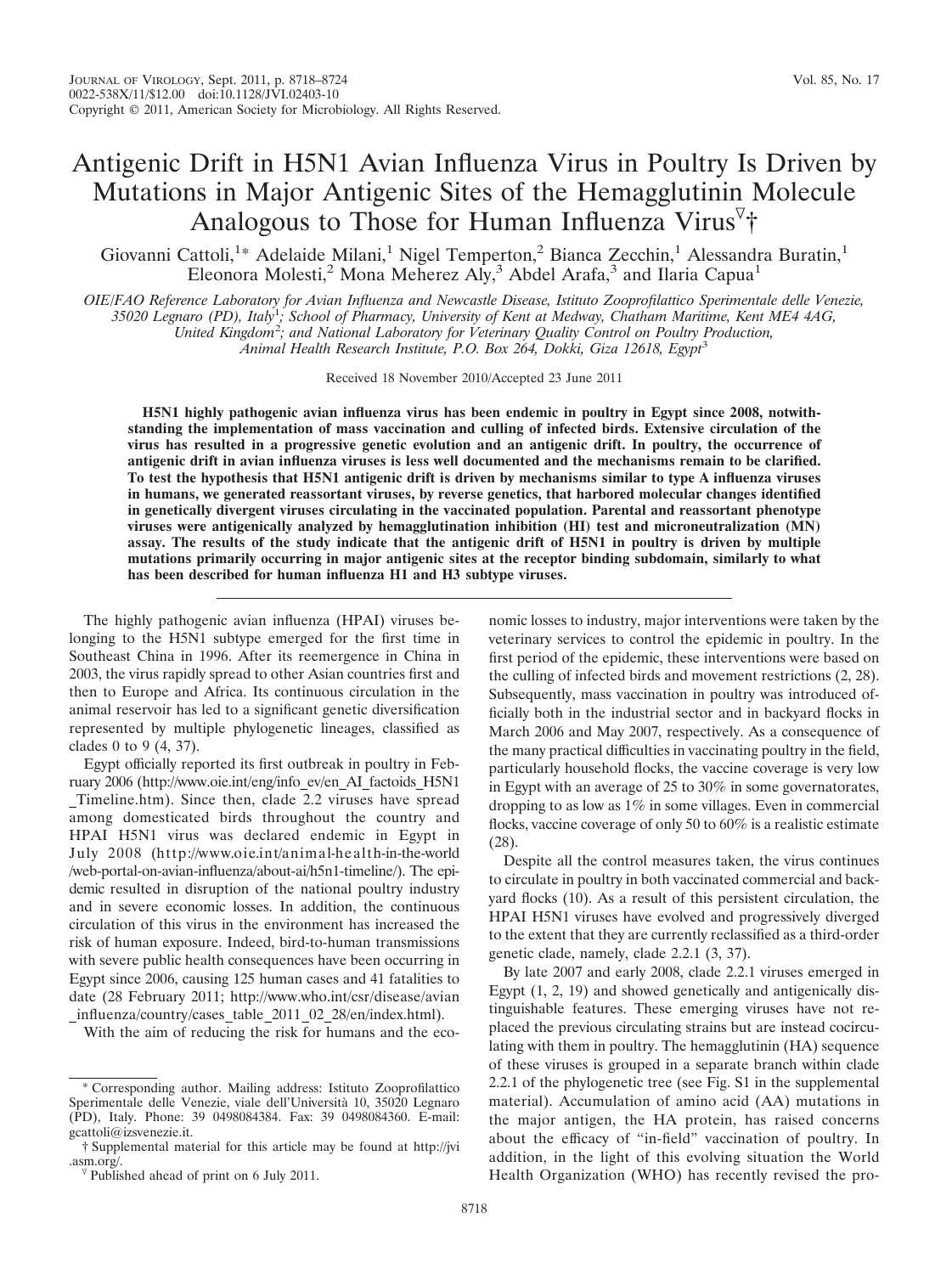TABLE 1. Field and mutant viruses analyzed in this study*<sup>a</sup>*

| Strain         |                                                                         | Titer for serum: |                  |                |           |              |                |                |                | <b>MGT</b>     | Titer for<br>cross-HI with: |               |               |
|----------------|-------------------------------------------------------------------------|------------------|------------------|----------------|-----------|--------------|----------------|----------------|----------------|----------------|-----------------------------|---------------|---------------|
| no.            | Strain description                                                      |                  | 2                | 3              | 4         | 5            | 6              | $\overline{7}$ | 8              | 9              |                             | 1709-<br>6/08 | 1709-<br>1/07 |
| $\mathbf{1}$   | A/Ck/Eg1709-6/08 stock L.39/08                                          | $\overline{4}$   | $\theta$         | $\overline{4}$ | 8         | 64           | $\overline{c}$ | 32             | 4              | 4              | $\overline{4}$              | 1,024         | 256           |
| $\mathbf{2}$   | A/Ck/Eg1709-1/07 stock L.41/08                                          | 256              | 64               | 128            | 256       | 512          | 128            | 512            | 128            | 512            | 362                         | 512           | 1,024         |
| 3              | RG PR8+Eg6 HA+NA                                                        | $\overline{4}$   | $\boldsymbol{0}$ | $\overline{4}$ | 8         | 64           | $\overline{4}$ | 32             | $\overline{4}$ | $\overline{4}$ | 4                           | 1,024         | 256           |
| $\overline{4}$ | RG PR8+Eg1 HA+NA                                                        | 128              | 64               | 128            | 512       | 512          | 256            | 512            | 128            | 512            | 256                         | 1,024         | 2,048         |
| 5              | RG PR8+Eg6 HA+NA S74P                                                   | 32               | 16               | 64             | 64        | 256          | 32             | 256            | 64             | 64             | 45                          |               |               |
| 6              | RG PR8+Eg1 HA+NA P74S                                                   | 128              | 64               | 128            | 128       | 512          | 256            | 512            | 256            | 512            | 256                         |               |               |
| 7              | RG PR8+Eg6 HA+NA G140R                                                  | $\overline{4}$   | 4                | $\overline{4}$ | 16        | 128          | 64             | 256            | 16             | 256            | 32                          |               |               |
| 8              | RG PR8+Eg1 HA+NA R140G                                                  | 512              | 128              | 128            | 512       | 512          | 128            | 1,024          | 128            | 256            | 362                         |               |               |
| 9              | RG PR8+Eg6 HA+NA S74P G140R                                             | 8                | 8                | 8              | 16        | 256          | 64             | 128            | 32             | 128            | 32                          |               |               |
| 10             | RG PR8+Eg1 HA+NA P74S R140G                                             | 256              | 256              | 256            | 128       | 256          | 128            | 512            | 2,048          | 256            | 256                         |               |               |
| 11             | RG PR8+Eg6 HA+NA S74P P141S                                             | 32<br>32         | 8<br>32          | 8<br>32        | 16<br>128 | 256<br>256   | 16             | 128<br>512     | 16<br>128      | 64<br>256      | 45<br>91                    |               |               |
| 12             | RG PR8+Eg1 HA+NA P74S S141P                                             | 32               |                  | 32             |           |              | 128            | 256            |                | 256            | 91                          |               |               |
| 13<br>14       | RG PR8+Eg6 HA+NA S74P G140R P141S                                       | 64               | 16<br>64         | 64             | 64<br>128 | 1,024<br>128 | 64<br>64       | 512            | 64<br>64       | 64             | 64                          |               |               |
| 15             | RG PR8+Eg1 HA+NA P74S R140G S141P                                       | 32               | 16               | 16             | 32        | 512          | 64             | 256            | 64             | 256            | 91                          |               |               |
|                | RG PR8+Eg6 HA+NA G140R P141S Y144F                                      | 64               | 32               | 32             | 64        |              | 32             | 256            |                |                |                             |               |               |
| 16<br>17       | RG PR8+Eg1 HA+NA R140G S141P F144Y<br>RG PR8+Eg6 HA+NA S74P G140R P141S | 128              | 32               | 128            | 128       | 64<br>1,024  | 256            | 1,024          | 64<br>256      | 64<br>1,024    | 64<br>362                   |               |               |
|                | Y144F                                                                   |                  |                  |                |           |              |                |                |                |                |                             |               |               |
| 18             | RG PR8+Eg1 HA+NA P74S R140G S141P<br>F144Y                              | 64               | 64               | 64             | 128       | 128          | 64             | 256            | 64             | 64             | 64                          |               |               |
| 19             | RG PR8+Eg6 HA+NA S74P G140R P141S<br>Y144F K162R                        | 64               | 32               | 64             | 128       | 512          | 256            | 512            | 64             | 512            | 181                         |               |               |
| 20             | RG PR8+Eg1 HA+NA P74S R140G S141P<br>F144Y R162K                        | 8                | 8                | 16             | 16        | 32           | 8              | 64             | 4              | 8              | 8                           |               |               |
| 21             | RG PR8+Eg6 HA+NA S74P G140R P141S<br>K162R                              | 32               | 16               | 64             | 64        | 512          | 128            | 256            | 64             | 512            | 128                         |               |               |
| 22             | RG PR8+Eg1 HA+NA P74S R140G S141P<br>R <sub>162</sub> K                 | 16               | 16               | 64             | 32        | 256          | 32             | 16             | 16             | 16             | 16                          |               |               |
| 23             | RG PR8+Eg6 HA+NA S74P R110H G140R<br>P141S Y144F                        | 64               | 32               | 128            | 128       | 1,024        | 256            | 512            | 128            | 1,024          | 256                         |               |               |
| 24             | RG PR8+Eg1 HA+NA P74S H110R R140G<br>S141P F144Y                        | 64               | 64               | 64             | 128       | 128          | 32             | 256            | 32             | 32             | 45                          |               |               |
| 25             | RG PR8+Eg6 HA+NA S74P S120N G140R<br>P141S Y144F                        | 128              | 64               | 256            | 256       | 2,048        | 512            | 512            | 128            | 1,024          | 362                         |               |               |
| 26             | RG PR8+Eg1 HA+NA P74S N120S R140G<br>S141P F144Y                        | 64               | 64               | 64             | 128       | 128          | 64             | 256            | 64             | 64             | 64                          |               |               |
| 27             | RG PR8+Eg1 HA+NA P74S N120S R140G<br>S141P F144Y R162K A184E            | $\overline{4}$   | 4                | 16             | 32        | 128          | 8              | 64             | 8              | 16             | 8                           |               |               |
| 28             | RG PR8+Eg1 HA+NA P74S R140G S141P<br>F144Y R162K A184E                  | 16               | 8                | 64             | 64        | 1,024        | 32             | 128            | 16             | 16             | 16                          |               |               |
| 29             | RG PR8+Eg1 HA+NA P74S R140G S141P<br>F144Y A184E                        | 32               | 16               | 32             | 64        | 128          | 32             | 256            | 32             | 16             | 23                          |               |               |
| 30             | RG PR8+Eg1 HA+NA R140G S141P F144Y<br>R <sub>162</sub> K                | 32               | 32               | 64             | 32        | 128          | 32             | 128            | 16             | 64             | 45                          |               |               |
| 31             | RG PR8+Eg1 HA+NA N120S R140G S141P<br>F144Y R162K A184E                 | 32               | 16               | 32             | 64        | 256          | 32             | 128            | 32             | 64             | 45                          |               |               |
| 32             | RG PR8+Eg1 HA+NA R140G S141P F144Y<br>A184E                             | 64               | 64               | 64             | 128       | 128          | 64             | 512            | 64             | 64             | 64                          |               |               |
| 33             | RG PR8+Eg1 HA+NA N120S R140G S141P<br>F144Y                             | 128              | 64               | 64             | 128       | 128          | 64             | 256            | 64             | 64             | 91                          |               |               |
| 34             | RG PR8+Eg1 HA+NA N120S R140G S141P<br>F144Y A184E                       | 128              | 32               | 64             | 128       | 128          | 64             | 256            | 64             | 64             | 91                          |               |               |
| 35             | A/Ck/Mex/232/94 <sup>b</sup>                                            | 2,048            | 4,096            | 4,096          | 4,096     | 4,096        | 1,024          | 2,048          | 2,048          | 4,096          | 3,010                       |               |               |

*<sup>a</sup>* The stock and mutant viruses created (1 to 34) were tested by HI assay against avian sera of chickens vaccinated with the Mexican-derived H5N2 strain (sera 1 to 9). The HI titers of sera 1 to 9 were used to calculate the mean geometric titers (MGTs). Strains 1 to 4 were tested by cross-HI against avian sera homologous to the field strains (sera 1709-1/07 and 1709-6/08).

*<sup>b</sup>* Homologous vaccine strain A/chicken/Mexico/232/94.

posed 2.2.1 strains as candidates for the development of human vaccines (39).

In order to control the infection in poultry, different types of inactivated avian influenza (AI) virus vaccines have been imported and applied in Egypt. Vaccine strains are represented by "homologous" H5N1 subtypes (e.g., mostly H5N1 Re-1 Chinese vaccines) and are predominantly used in household poultry. Mexican-derived A/H5N2 vaccines are most commonly applied in commercial poultry farms (29). Before being released on the market, all imported vaccines are evaluated according to international standards for vaccine quality assurance. For potency testing, vaccines are challenged against Egyptian H5N1 isolates (29). At the time of writing, the strain used for official challenge testing in Egypt is an early 2008 isolate belonging to a genetically distinguishable group of viruses that emerged in the country (in this work, this challenge strain is named 1709-6/2008).

Compared to the previously circulating strains (2006 to 2007), a lower level of antigenic cross-reactivity was revealed by HI testing between the selected 2008 challenge strain and the Mexican-derived H5N2 vaccine strain, indicating a significant vaccine drift (35). Interestingly, this lower cross-reactivity did not adequately predict the clinical protection induced by the vaccine in challenged chickens. In fact, 80% protection was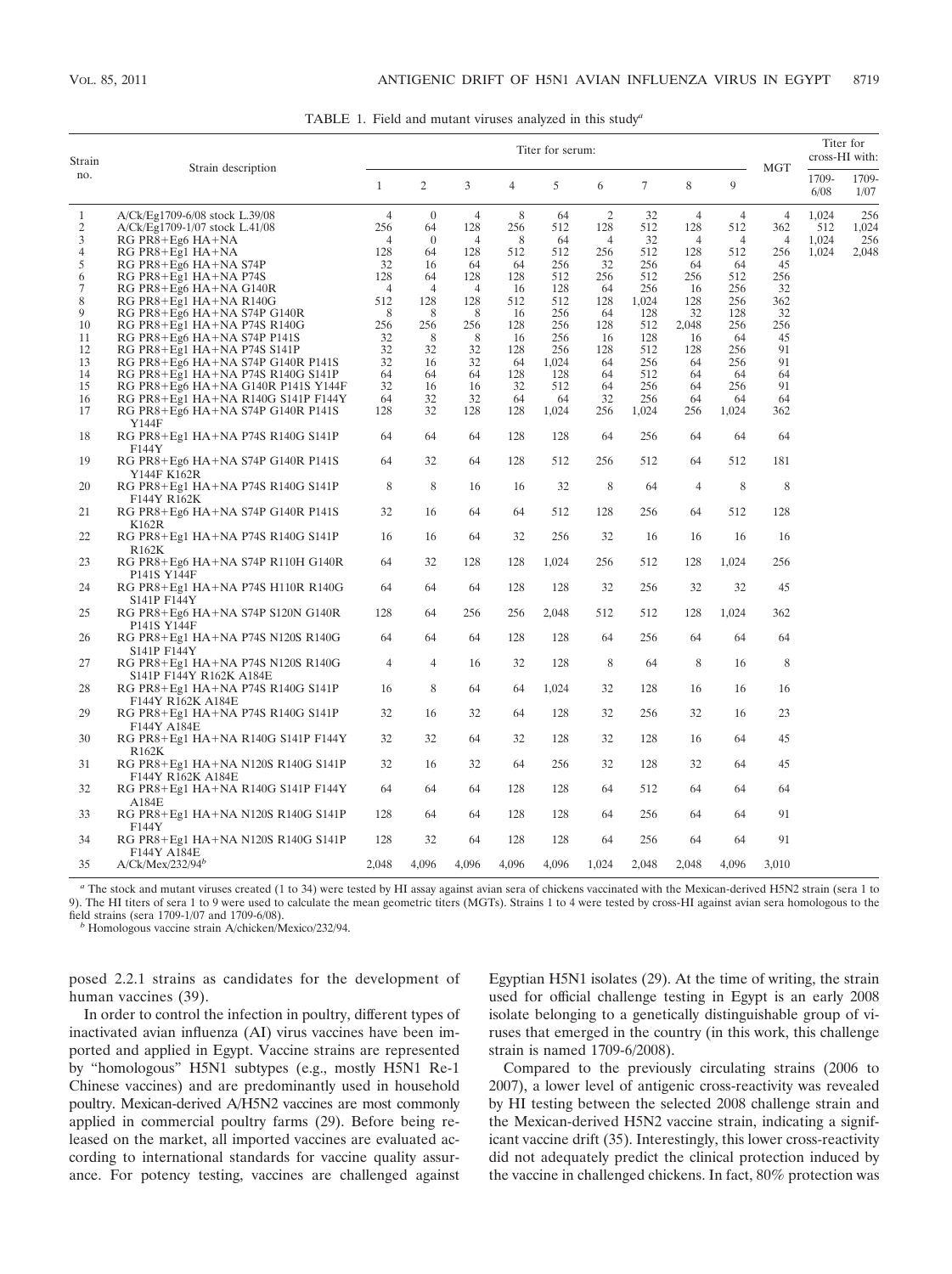|  |  |                                                                                                                     | TABLE 2. Microneutralization test results of chicken sera containing antibodies raised against the Mexican-derived H5N2 strain (sera 1 to 9), |
|--|--|---------------------------------------------------------------------------------------------------------------------|-----------------------------------------------------------------------------------------------------------------------------------------------|
|  |  | A/Ck/Eg/1709-1/2007 (Ck Eg1) strain, A/Ck/Eg/1709-6/2008 (Ck Eg6) strain, and A/Avian/It/2000 H7N1 (Av H7N1) strain |                                                                                                                                               |

|                         | Titer for serum: |      |      |       |            |            |            |       |            |          |                      |            |          |
|-------------------------|------------------|------|------|-------|------------|------------|------------|-------|------------|----------|----------------------|------------|----------|
| Test antigen            |                  |      |      |       |            | 6          |            |       |            | $Ck$ Eg1 | $Ck$ Eg <sub>6</sub> | Av H7N1    | Negative |
| A/Ck/Eg/1709-1/2007     | 1.280            | 640  | 640  | l.280 | 5.120      | 2.560      | 5.120      | 1.280 | 5.120      | 10.240   | 5.120                | $< \!\!80$ | < 80     |
| A/Ck/Eg/1709-6/2008     | $< \!\!80$       | < 80 | < 80 | < 80  | 160        | < 80       | 160        | < 80  | $< \!\!80$ | 2.560    | 10.240               | $< \!\!80$ | < 80     |
| $RG PR8 + Eg1 HA + NA$  | 1.280            | 640  | 640  | 1.280 | 10.240     | 2.560      | 10.240     | l.280 | 10.240     | 20,480   | 10.240               | $< \!\!80$ | < 80     |
| RG PR8+Eg6 HA+NA        | $< \!\!80$       | < 80 | < 80 | < 80  | 320        | < 80       | 160        | < 80  | $< \!\!80$ | 5.120    | 20,480               | $< \!\!80$ | < 80     |
| $A/A$ vian/It/2000 H7N1 | $< \!\!80$       | < 80 | < 80 | < 80  | $< \!\!80$ | $< \!\!80$ | $< \!\!80$ | < 80  | $< \!\!80$ | < 80     | < 80                 | 2.560      | < 80     |

achieved after challenge with 1709-6/2008, and viral shedding was significantly reduced (35). Similar results were obtained in chickens immunized with the same vaccine and challenged with a distinct 2008 Egyptian strain (19).

There is scientific evidence indicating that evolution and antigenic drift of human influenza (H1 and H3 influenza A) viruses are driven by multiple mutations within major antigenic sites of HA located in the receptor binding subdomain (RBD) (11, 32). In poultry, the occurrence of antigenic drift in avian influenza viruses is less well documented and the mechanisms remain to be clarified, particularly with reference to the use of vaccines as control measures for HPAI epidemics. Antigenic drift was demonstrated in Mexico for H5N2 viruses causing a low-pathogenic AI epidemic; however, its association with vaccination in poultry was not clearly established (22). Although antigenic diversity has been described for H5N1 HPAI viruses in Asia and in Egypt (2, 40), its driving mechanisms and the impact on control measures have not yet been established.

To test the hypothesis that HPAI H5N1 virus antigenic drift is driven by mechanisms similar to type A influenza viruses in humans, the molecular changes in genetically divergent viruses circulating among vaccinated poultry in Egypt have been mapped and antigenically analyzed in this study. In addition, this study aims to clarify the correlation of hemagglutination inhibition (HI) and microneutralization (MN) test results with vaccine efficacy prediction in poultry. This type of data will provide information for a better selection of vaccine strains and vaccine strategies.

#### **MATERIALS AND METHODS**

**Virus strains used in this study and generation of recombinant viruses.** Viral strains included in this study, namely, 1709-1/2007 (GenBank accession number EU717849) and 1709-6/2008 (GenBank accession number EU717857), were isolated by the Animal Health Research Institute in Egypt (AHRI-NLQP, Giza, Egypt). Viruses were obtained from samples collected in commercial poultry flocks on 25 February 2007 and 3 January 2008, respectively. Strain 1709-6/2008 is the challenge virus applied in Egypt at the time of writing and also used in a previous challenge study (35). Based on its position in the phylogenetic tree (see Fig. S1 in the supplemental material), this strain could be considered one of the earliest genetically distinct viruses that emerged in Egypt by late 2007 to early 2008. Compared to the Mexican-derived H5N2 vaccine strain, the analyzed AA sequence of the HA protein of 1709-1/2007 was considered representative of the H5N1 viruses circulating in Egypt before the emergence of the distinct group of viruses in late 2007. In fact, the AA differences between 1709-1/2007 and the vaccine strain were common to the vast majority of the 157 H5N1 Egyptian HA sequences (2006 to 2007) downloaded from the public database (GenBank) and analyzed for this study (data not shown).

Reassortant viruses containing the HA and NA of the H5N1 strains in a genetic background of A/PR/8/34 (H1N1) were generated by reverse genetics (RG) as described previously (13). Mutations of interest in the HA gene were introduced by PCR using the QuikChange Site-Directed Mutagenesis kit (Stratagene). The whole-genome sequence of the parental viruses and the full-length

HA gene sequences of the RG reassortants were confirmed by sequence analysis of the cDNA amplified from viral RNA by reverse transcription-PCR (RT-PCR).

**Serological tests.** HI and MN assays were applied to evaluate the immune response to the vaccine. Sera containing antibodies to the H5N2 vaccine strain (A/chicken/Mexico/232/94) were obtained from specific-pathogen-free (SPF) chickens vaccinated at 21 days of age and boosted after 3 weeks with a commercially available vaccine, which had been used in previous studies (19, 35). The HI assay was performed according to the international standard procedure (27) for testing avian sera using parental and reassortant viruses as antigens (4 hemagglutination units [HAU]).

The serum neutralizing activity was assessed by a standard MN assay performed as previously described (31). Avian sera were treated with a receptordestroying enzyme (RDE) before use and heat inactivated at 56°C for 30 min. Sera raised against homologous antigens (i.e., 1709-1/2007 and 1709-6/2008), one unrelated avian influenza virus antigen (H7N1/HPAI), and one negative chicken serum were included in the assay as controls.

### **RESULTS**

**Serology on field (parental) strains.** Table 1 and Table 2 report serological results obtained using the HI and MN assays performed on field strains 1709-1/2007 and 1709-6/2008. A significant reduction, in some sera as great as 6 to 7 log<sub>2</sub>, evident in the HI titer for field strain 1709-6/2008, indicates major antigenic differences between the H5N2 vaccine strain and the 2008 Egyptian strain. This is in agreement with previous findings using the same or genetically related 2007 and 2008 Egyptian strains demonstrating within-clade antigenic variations and drift among circulating H5N1 viruses (2, 7, 19, 30).

The results obtained with the MN assay revealed a 3- to 6-fold reduction of the neutralizing titer in the sera obtained from vaccinated birds for field strain 1709-6/2008 compared to 1709-1/2007, consistent with the HI test results.

**Genetic characterization of field (parental) viruses.** The AA sequence of the HA protein of the field strains showed that 12 AA substitutions occurred in the 2008 strain, 11 of which were located in the mature HA1 subunit (Table 3). In 1709-6/2008, all but one of the 11 AA substitutions were located in the receptor binding subdomain (RBD) (9) in positions proximal to the functional receptor binding site represented by the 190 --helix, the 130 loop, and 220 loop and a number of conserved residues, such as Tyr98, Trp153, and His183 (6, 9, 26, 33, 42) (Fig. 1 and Fig. 2). Out of the 11 AA substitutions detected, 4 (positions 140, 141, 162, and 184) were mapped to the corresponding H3 antigenic sites A and B (Fig. 3) (14, 16, 23). Interestingly, strain 1709-6/2008 exhibited AA mutations almost exclusively at positions where 1709-1/2007 and the H5N2 vaccine strain possessed the same AA (Table 3). Substitution P74S, positioned outside the RBD, generates a potential additional glycosylation site in 1709-6/2008, while substitution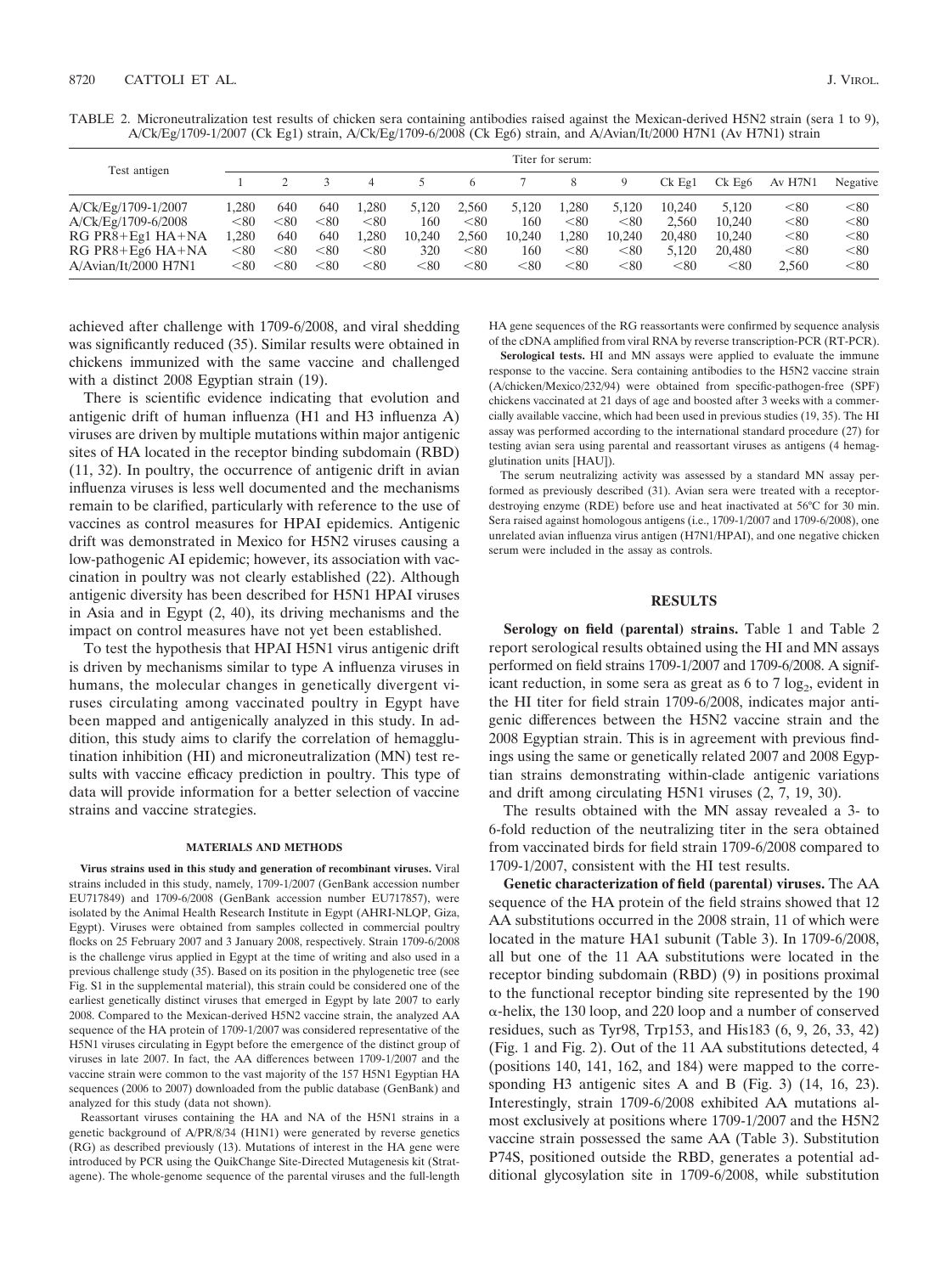TABLE 3. Amino acid differences in the HA1 protein between the vaccine strain A/ck/Mex/232/94 and the strains A/ck/Egypt/ 1709-1/07 and A/ck/Egypt/1709-6/08*<sup>a</sup>*

|                        | Residue in strain:        |                          |                          |  |  |  |  |  |  |  |
|------------------------|---------------------------|--------------------------|--------------------------|--|--|--|--|--|--|--|
| Amino acid<br>position | A/ck/Mex/<br>232/94       | A/ck/Egypt/<br>1709-1/07 | A/ck/Egypt/<br>1709-6/08 |  |  |  |  |  |  |  |
| 14                     | K                         | E                        | E                        |  |  |  |  |  |  |  |
| 36                     | E                         | T                        | T                        |  |  |  |  |  |  |  |
| 40                     | $\mathbb R$               | K                        | K                        |  |  |  |  |  |  |  |
| 43                     | $\mathbf S$               | D                        | D                        |  |  |  |  |  |  |  |
| 45                     | $\bf K$                   | D                        | D                        |  |  |  |  |  |  |  |
| 53                     | K                         | R                        | R                        |  |  |  |  |  |  |  |
| 74                     | $\bf{P}$                  | $\mathbf P$              | S                        |  |  |  |  |  |  |  |
| 83                     | D                         | $\bf I$                  | I                        |  |  |  |  |  |  |  |
| 88                     | G                         | D                        | D                        |  |  |  |  |  |  |  |
| 97                     | D                         | N                        | N                        |  |  |  |  |  |  |  |
| 105                    | М                         | L                        | L                        |  |  |  |  |  |  |  |
| 107                    | $\mathbf S$               | $\overline{\mathrm{R}}$  | R                        |  |  |  |  |  |  |  |
| 108                    | T                         | $\bf I$                  | $\bf I$                  |  |  |  |  |  |  |  |
| 110                    | H                         | $\mathbf H$              | R                        |  |  |  |  |  |  |  |
| 117                    | ${\rm F}$                 | $\bf I$                  | $\bf I$                  |  |  |  |  |  |  |  |
| 119                    | R                         | K                        | K                        |  |  |  |  |  |  |  |
| 120                    | S                         | N                        | S                        |  |  |  |  |  |  |  |
| 123                    | S                         | ${\bf S}$                | P                        |  |  |  |  |  |  |  |
| 124                    | N                         | D                        | D                        |  |  |  |  |  |  |  |
| 126                    | D                         | E                        | E                        |  |  |  |  |  |  |  |
| 138                    | N                         | Q                        | Q                        |  |  |  |  |  |  |  |
| 140                    | R                         | $\bf R$                  | G                        |  |  |  |  |  |  |  |
| 141                    | S                         | ${\bf S}$                | $\mathbf{P}$             |  |  |  |  |  |  |  |
| 144                    | F                         | F                        | Y                        |  |  |  |  |  |  |  |
| 154                    | N                         | D                        | D                        |  |  |  |  |  |  |  |
| 156                    | V                         | А                        | А                        |  |  |  |  |  |  |  |
| 158                    | О                         | ${\bf P}$                | ${\bf P}$                |  |  |  |  |  |  |  |
| 162                    | R                         | $\bf R$                  | K                        |  |  |  |  |  |  |  |
| 163                    | T                         | ${\mathbf S}$            | ${\mathbf S}$            |  |  |  |  |  |  |  |
| 165                    | N                         | N                        | Н                        |  |  |  |  |  |  |  |
| 169                    | I                         | $\bf I$                  | Q                        |  |  |  |  |  |  |  |
| 174                    | I                         | $\mathbf V$              | V                        |  |  |  |  |  |  |  |
| 184                    | A<br>$\bf I$              | A<br>T                   | E                        |  |  |  |  |  |  |  |
| 188                    | $\bf K$                   | $\overline{\mathrm{R}}$  | T                        |  |  |  |  |  |  |  |
| 189                    |                           | T                        | R<br>T                   |  |  |  |  |  |  |  |
| 195<br>198             | N<br>V                    | $\bf I$                  | $\bf I$                  |  |  |  |  |  |  |  |
| 209                    | $\mathbf S$               | L                        | L                        |  |  |  |  |  |  |  |
| 210                    | $\bf I$                   | $\mathbf V$              | V                        |  |  |  |  |  |  |  |
| 212                    | E                         | K                        | K                        |  |  |  |  |  |  |  |
| 217                    | ${\bf P}$                 | ${\mathbf S}$            | S                        |  |  |  |  |  |  |  |
| 226                    | M                         | M                        | $\bf V$                  |  |  |  |  |  |  |  |
| 234                    | R                         | K                        | K                        |  |  |  |  |  |  |  |
| 235                    | ${\bf P}$                 | ${\mathbf S}$            | S                        |  |  |  |  |  |  |  |
| 238                    | S                         | А                        | А                        |  |  |  |  |  |  |  |
| 240                    | T                         | N                        | N                        |  |  |  |  |  |  |  |
| 244                    | T                         | N                        | N                        |  |  |  |  |  |  |  |
| 252                    | Y                         | N                        | N                        |  |  |  |  |  |  |  |
| 257                    | $\rm I$                   | V                        | V                        |  |  |  |  |  |  |  |
| 263                    | $\overline{A}$            | T                        | T                        |  |  |  |  |  |  |  |
| 270                    | N                         | E                        | E                        |  |  |  |  |  |  |  |
| 275                    | $\mathbf D$               | N                        | N                        |  |  |  |  |  |  |  |
| 276                    | A                         | $\mathbf T$              | T                        |  |  |  |  |  |  |  |
| 282                    | $\mathbf V$               | $\bf I$                  | I                        |  |  |  |  |  |  |  |
| 294                    | V                         | $\mathbf I$              | $\bf I$                  |  |  |  |  |  |  |  |
| 297                    | $\boldsymbol{\mathrm{F}}$ | L                        | L                        |  |  |  |  |  |  |  |
| 309                    | K                         | N                        | N                        |  |  |  |  |  |  |  |
| 310                    | K                         | R                        | R                        |  |  |  |  |  |  |  |
| 320                    | V                         | S                        | ${\mathbf S}$            |  |  |  |  |  |  |  |
| 323                    | $\, {\bf R}$              | G                        | G                        |  |  |  |  |  |  |  |
| 325                    | T                         | R                        | $\overline{\mathrm{R}}$  |  |  |  |  |  |  |  |

*a* In bold are shown the 11 amino acid differences between the strains A/ck/ Egypt/1709-1/07 and A/ck/Egypt/1709-6/08. The amino acid numbering used for H3 in references 26 and 38 was adopted.

N165H in the same virus deletes a site for potential glycosylation (Fig. 1).

**Generation and antigenic characterization of recombinant viruses.** RG reassortants included in this study are listed in Table 1. These include the RG reassortants containing the unmodified HA and NA of the 1709-1/2007 and 1709-6/2008 field strains (Table 1; mutants 4 and 3, respectively). In the test system adopted in this study, they reacted very similarly to the respective parental field strains, as demonstrated by the single HI titers and by the mean geometric titer (MGT) in Table 1 as well as by the results obtained using these RG reassortants as antigens in the MN assay (Table 2).

To test their influence on immunogenicity and drift, the AA substitutions located in proximity to the receptor binding site and in major antigenic sites (mapped by genetic analysis or predicted by computational analysis using the Kolaskar-Tongaonkar method [5, 21; data not shown]) were selected for the generation of RG reassortant mutants and subsequent testing (Table 1). Substitution P74S, generating one potential additional glycosylation site in 1709-6/2008, did not produce significant variation when introduced in the HA protein of 1709-1/ 2007 (mutant 6, Table 1). However, its deletion in the 1709-6/ 2008 HA altered the antigenicity as highlighted by the moderate to relevant increase in the HI titer (mutant 5, Table 1).

Introduction of substitutions at positions 140 and 141, singly or in combination with P74S, produced an effect on antigenicity (mutants 7 to 14, Table 1). The effects became progressively more evident when two other AA substitutions were added, particularly at positions 144 and 162 (mutants 15 to 22, Table 1). The antigenicity of mutant 4 and the respective field strain 1709-1/2007 was restored in mutant 17, harboring mutations at positions 74, 140, 141, and 144 in the HA genetic backbone of mutant 3 (Table 1). Mutants 20 and 22, with AA substitutions at positions 74, 140, 141, 144, and 162 in the HA genetic backbone of mutant 4, showed HI titers and MGTs similar to mutant 3 and the respective field strain 1709-6/2008, indicating that this minimum constellation of multiple substitutions produced major alterations in HA antigenicity and was responsible for the drift. Introduction of substitution A184E (e.g., mutant 29; Table 1), located in close proximity to the 190  $\alpha$ -helix in 1709-6/2008, in the HA genetic backbone of mutant 4 also altered the antigenicity, although variation was less pronounced than in mutant 20. Introductions of other AA substitutions (e.g., in positions 110 and 120) did not produce major effects.

## **DISCUSSION**

In the present study, we have mapped and identified the mutations of the HA protein involved in the antigenic drift observable in the HPAI H5N1 variant virus which appeared in Egypt in 2008 (strain 1709-6/2008). In addition, we have gathered information suggesting that H5N1 virus evolution and drift in vaccinated poultry are driven by mechanisms previously described for human influenza viruses.

The sequence of the mature HA protein of strain 1709-6/ 2008 differs from the HA of the selected 2007 virus (strain 1709-1/2007) by 11 amino acids, exclusively located in the HA1 protein. This is in line with previous findings which indicate 11 amino acid substitutions in the HA1 protein of these newly emerging variants (1, 2). In 1709-6/2008, 10 out of 11 AA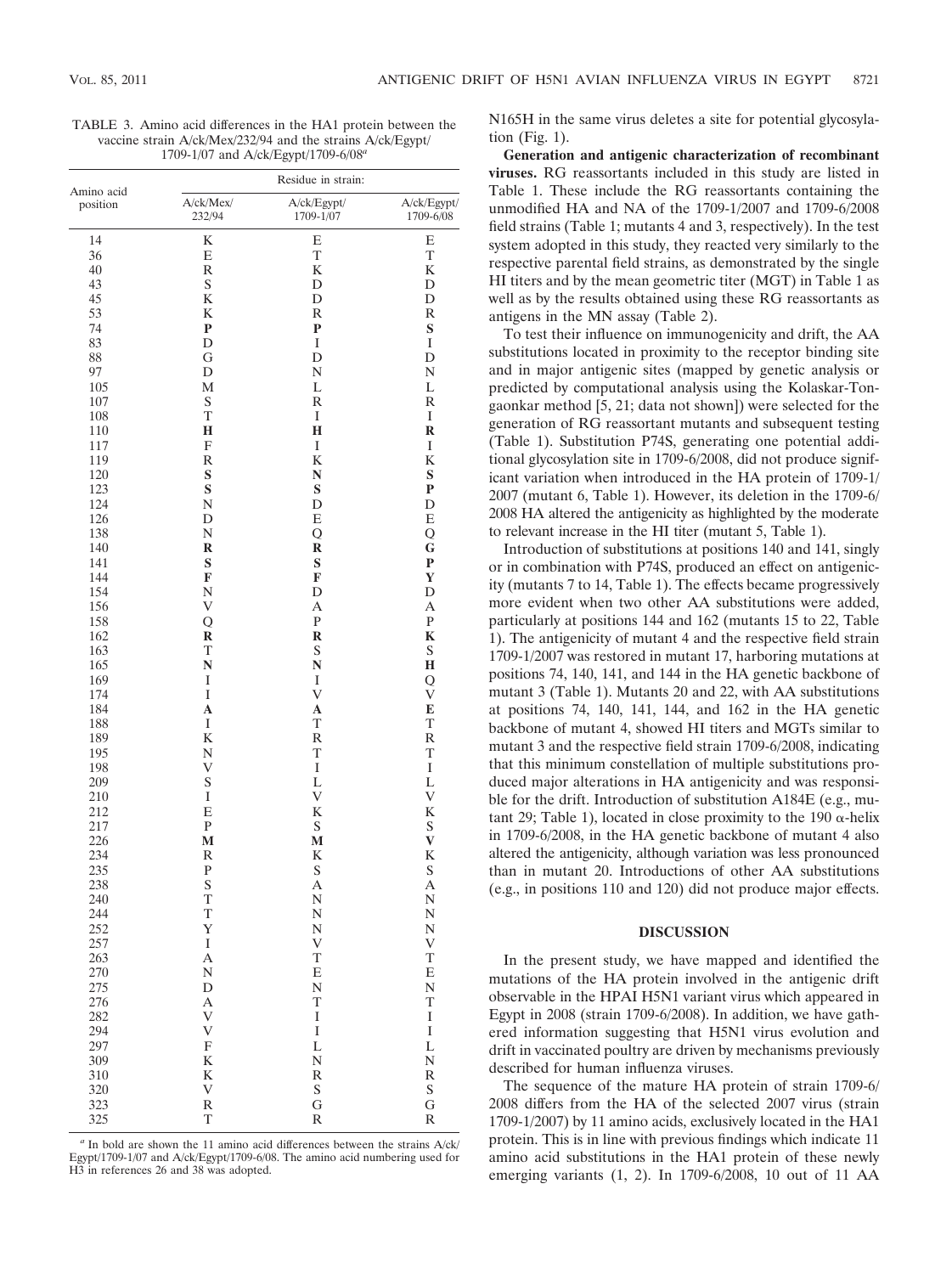

FIG. 1. Amino acid sequence alignment between HA proteins of A/chicken/Egypt/1709-6/2008, A/chicken/Egypt/1709-1/2007, A/chicken/ Mexico/232/94, and A/Viet-Nam/1203/04 strains. The figure shows the receptor binding subdomain (9) as a dashed line, the major 130 and 220 loops and 190  $\alpha$ -helix as shaded squares, and amino acid differences between A/chicken/Egypt/1709-6/2008 and A/chicken/Egypt/1709-1/2007 as smaller, unshaded squares.

substitutions were located in the receptor binding subdomain close to the functional receptor binding sites at the globular head of the protein (6, 9, 33, 42). RG-generated mutants of 1709-1/2007 demonstrated that 5 AA substitutions, at positions 74, 140, 141, 144, and 162, are primarily involved in the antigenic drift and that these mutations alone can reproduce the antigenic vaccine drift observed for the 2008 field strain. The opposite mutations introduced into the same sites in the HA genetic backbone of 1709-6/2008 resulted in HI titers similar to the 2007 strain, thus confirming the important role of these AAs for the antigenic variation and drift (e.g., compare mutants 17 and 18, 19 and 20, and 21 and 22; Table 1). Besides, these results indicate that progressive accumulation of mutations at multiple sites within the H5N1 HA1 molecule enhances antigenic drift and is necessary to increase the mutant ability to escape polyclonal antibody response as revealed by HI testing. This is in agreement with a previous study on H3N2 human influenza virus (32). Substitution P74S generates a potential additional glycosylation site in 1709-6/2008, while substitution N165H in the same virus deletes a site for potential glycosylation. HA glycosylation can affect receptor binding and immune response and can modulate virulence of influenza



FIG. 2. A/chicken/Egypt/1709-6/2008 HA monomer. Amino acid differences in the HA monomer between A/chicken/Egypt/1709-6/2008 and A/chicken/Egypt/1709-1/2007 are shown in white; the major 130 and 220 loops and 190 helix are shown in magenta (image drawn with Pymol software). The template protein was obtained by submitting the amino acid sequence of the HA protein to the structure homology modeling server http://swissmodel.expasy.org. The Protein Data Bank accession codes obtained refer to influenza A virus (24) for the full monomer (Protein Data Bank identification 2wr1A) and to strain A/Vietnam/1194/04 (41) for the portion from amino acid residue 1 to 340 (Protein Data Bank identification 2ibX).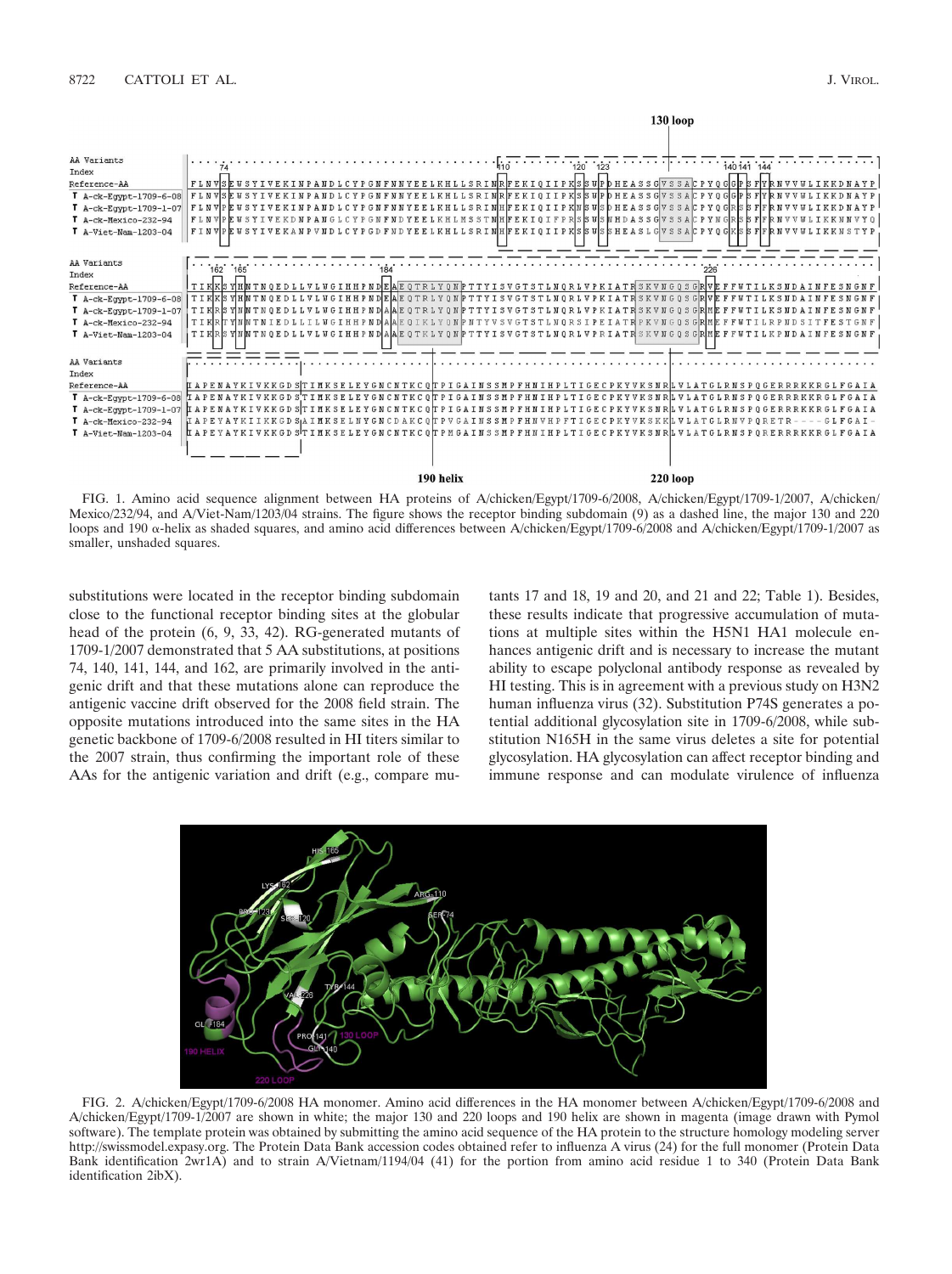

FIG. 3. A/chicken/Egypt/1709-6/2008 HA monomer. Amino acid differences in the HA monomer between A/chicken/Egypt/1709-6/2008 and A/chicken/Egypt/1709-1/2007. In red are amino acid substitutions in antigenic site A (positions 140 and 141); in yellow are amino acid substitutions in antigenic site B (positions 162 and 184). All the positions in white are the differences not included in the antigenic sites.

viruses (36, 43). In the present study, the single substitution P74S in the HA backbone of 1709-1/2007 did not alter the antigenicity of this mutant significantly. In contrast, the deletion of the potential glycosylation site (substitution S74P) introduced in the HA genetic backbone of 1709-6/2008 increased the MGT and HI titer, in some cases by a factor of 4 (Table 1). This is consistent with previous findings indicating that single selected substitutions in the HA protein may increase the HI titer significantly (12). Additionally, substitution P74S introduced together with R140G, S141P, F144Y, and R162K contributed to the further reduction of the HI titer (e.g., compare mutants 30 and 20, Table 1).

It is interesting that 3 out of 5 key amino acid substitutions detected in this study (positions 140, 141, and 162) are located in corresponding H3 antigenic sites A and B (16, 23). Mutations in 6 positions of 1709-6/2008, namely, 110, 120, 123, 165, 184, and 226, do not appear critical for escape from antibody binding. This could be explained by the fact that some of these positions are either located outside major antigenic epitopes (positions 110, 123, and 165) or not exposed to the surface of the HA antigen (position 226) as predicted by the computational analysis (5, 8, 21).

The results obtained in this study indicate that antigenic drift of H5N1 viruses in Egypt was initiated and driven by mutations primarily occurring in the RBD and decreasing HI antibody activities, similarly to what has been described for the antigenic drift observed in human H1N1 and H3N2 influenza viruses under experimental and field conditions (11, 15, 20). This is also consistent with structural similarities in the antigenic sites shared by H1, H3, and H5 subtypes (17, 18). The AA mutations are located at the globular head of the HA1 protein in proximity to functional binding sites, and some of the key mutations are in the H3-corresponding A and B sites. These sites contain functional epitopes with high neutralizing efficiency (25). The HI and MN test results obtained in this study are consistent with this observation. For H3N2 viruses, AA changes of epitopes in antigenic sites A, B, and D could be highly favored by natural selection in promoting the selection of escape mutants, whereas changes in other epitopes might not be advantageous for the virus (25). The immune pressure

on H5N1 viruses circulating in the vaccinated population likely favored the generation of mutants harboring substitutions at the globular head of the HA1 protein that alter the antigenicity, resulting in lower HI antibody activities (i.e., lower HI titer). Interestingly, our analysis demonstrated that the strain which appeared in early 2008 did possess AA mutations exclusively at positions shared between the previously circulating strain (1709-1/2007) and the vaccine strain contained in one of the vaccines most commonly used in Egypt (Table 3).

The major antigenic differences revealed by the HI assay in viruses 1709-1/2007 and 1709-6/2008 were confirmed by the MN assay, indicating that some of the key mutations identified in this study are located in neutralizing epitopes. The apparently conflicting data between *in vitro* (i.e., serological assays) and *in vivo* (i.e., vaccine challenge) studies reported in previous publications (12, 14, 35) deserve further investigations. Although serological tests are extremely useful tools to screen and identify the occurrence of antigenically drifted viruses, it should also be considered that prediction of vaccine efficacy for poultry based on *in vitro* assays may not correlate well with *in vivo* challenge studies (30, 34). In this regard, factors related to vaccine formulation, such as antigen content, vaccine dose, and type of adjuvant, should be taken into account.

In regions of endemicity, reducing H5N1 virus circulation through the administration of appropriate vaccines coupled with the implementation of vaccination strategies in the animal reservoir is essential to reduce the risk of human exposure and the occurrence of viral mutations, which may have an unpredictable impact on human health. The use of strongly adjuvanted vaccines in poultry could partially overcome the need for the accurate matching of vaccine strain in order to confer satisfactory cross-protection and to increase vaccine efficacy (19, 35). Previous publications suggested that extensive vaccination of poultry for avian influenza can favor the emergence of viruses antigenically drifted from the vaccines applied in the field. This could potentially reduce vaccine efficacy and be responsible for vaccination failures (2, 7, 22, 30, 34). Furthermore, factors other than the type of vaccine used (e.g., heterologous versus homologous vaccine strains) can contribute to vaccination failures, such as quality of the vaccines and their